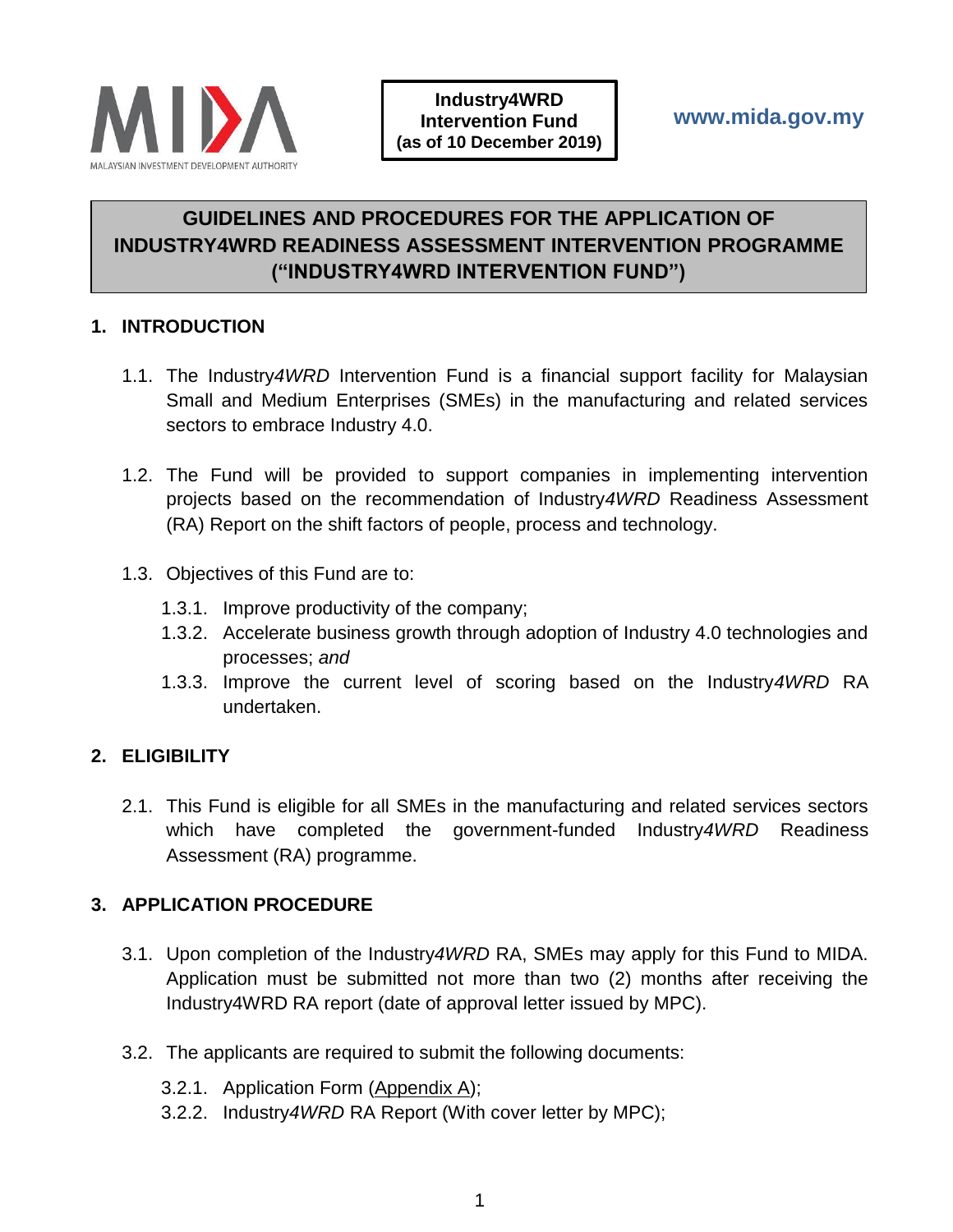- 3.2.3. Detailed technical proposal; *and*
- 3.2.4. (Audited) Financial statements for the past three (3) years.
- 3.3. The detailed technical proposal should include:
	- 3.3.1. Background, purpose and objectives;
	- 3.3.2. Scope of project;
	- 3.3.3. Method of execution including potential solution providers;
	- 3.3.4. Implementation period;
	- 3.3.5. Breakdown of expenditure;
	- 3.3.6. Expected outputs and outcomes.
- 3.4. Applicants will be invited to present their proposal to the Industry4WRD Intervention Fund Approval Committee (pitching session).

# **4. APPLICATION EVALUATION**

- 4.1. Prior to the pitching session, evaluation will be carried out by MIDA by taking into consideration the following criteria:
	- 4.1.1. Viability of technical proposal;
	- 4.1.2. Company's financial performance;
	- 4.1.3. Projected impact towards productivity improvement and business growth; and
	- 4.1.4. Adoption or implementation of at least one (1) of the industry 4.0 technology pillars.

# **5. PROJECT DURATION**

- 5.1. The project duration is up to 12 months from the date of the Approval Letter issued by MIDA or by 31 December 2021 (whichever is earlier).
- 5.2. Any request for extension is required to be made at least 2 months before the project end date and subject to the approval of the Committee.

# **6. SCOPE AND QUANTUM OF FUNDING**

6.1. The funding will be provided on matching basis (70:30) based on eligible expenditures, up to a maximum grant of Ringgit Malaysia Five Hundred Thousand (RM500,000.00) only.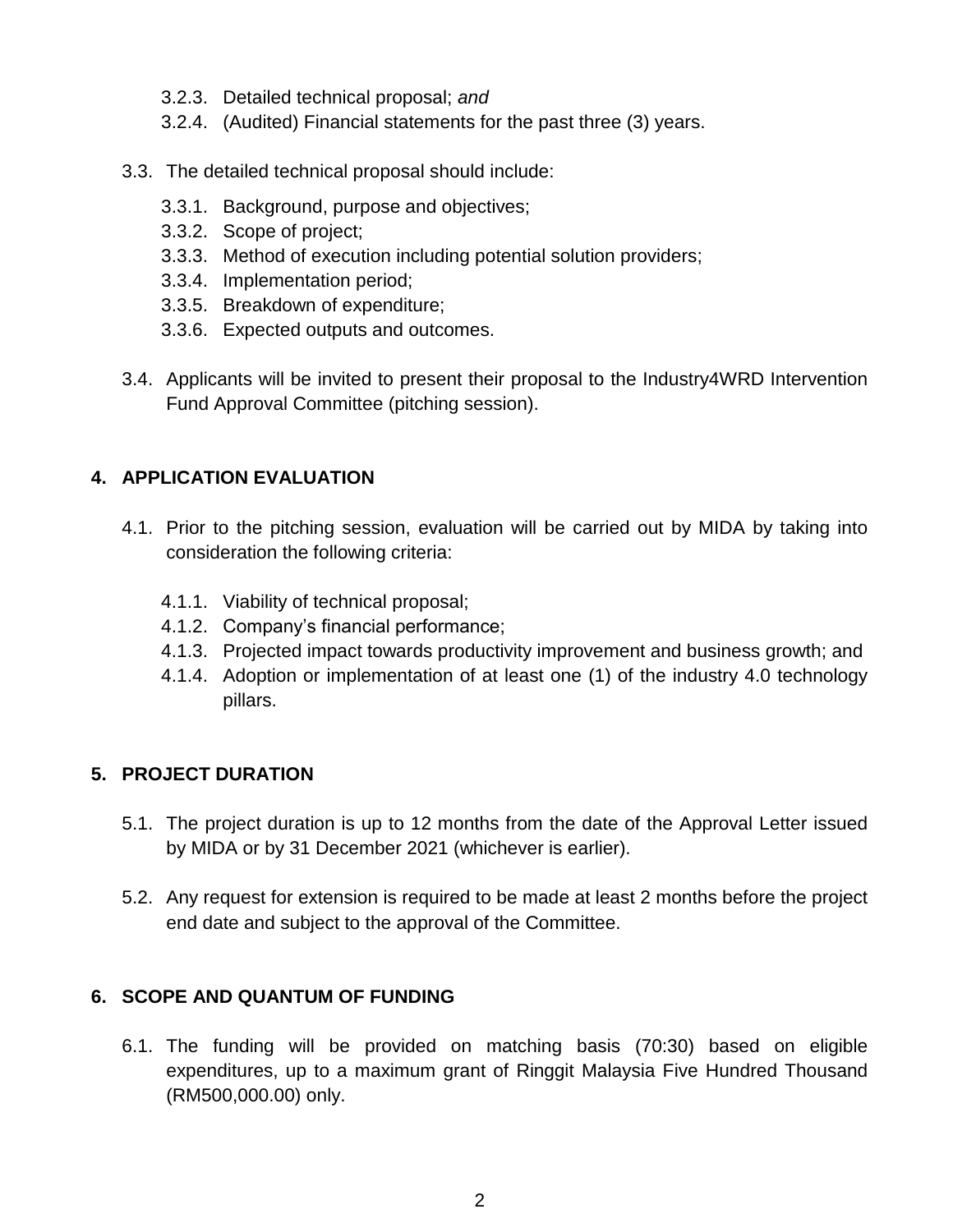- 6.2. Only expenditures based on the recommendations of RA report will be considered. At least one of the shift factors of people, process and technologies must be addressed in the intervention project, subject to a maximum grant of RM50,000 on the shift factor of people.
- 6.3. The following expenditures will not be eligible:
	- 6.3.1. Purchase or rental of land, building, vehicles and furniture;
	- 6.3.2. Premise renovation;
	- 6.3.3. Collateral or loan for any purpose;
	- 6.3.4. Marketing/ promotional activities;
	- 6.3.5. Operation expenditure including salary, employee benefits, travelling expenditures;
	- 6.3.6. Expenditures on R&D activities; *and*
	- 6.3.7. Working capital not related to the project.

# **7. NOTIFICATION OF RESULTS**

- 7.1. The result of the application will be notified by MIDA after decision by the Industry4WRD Intervention Fund Approval Committee. The decision by the Approval Committee is final.
- 7.2. Successful applicants will be approved a maximum 30% upfront payment of the 70% matching grant. Amount of upfront is subject to decision by the Industry4WRD Intervention Fund Approval Committee (based on the company's financial status). The balance of the remaining grant will be disbursed upon progress of the proposed project by:
	- 7.2.1. Submission of progress report and project completion report to MIDA.
	- 7.2.2. Submission of milestones achievement to MIDA.

# **8. EFFECTIVE DATE OF APPLICATION**

Application received by MIDA from the date of approval of Industry4WRD Readiness Assessment Report (refer letter issued by MPC) until 31 December 2021 is eligible to be considered for the Industry4WRD Intervention Fund.

# **9. CONDITION**

Government reserves the right to withdraw the grant if the applicant fails to execute the intervention project as approved.